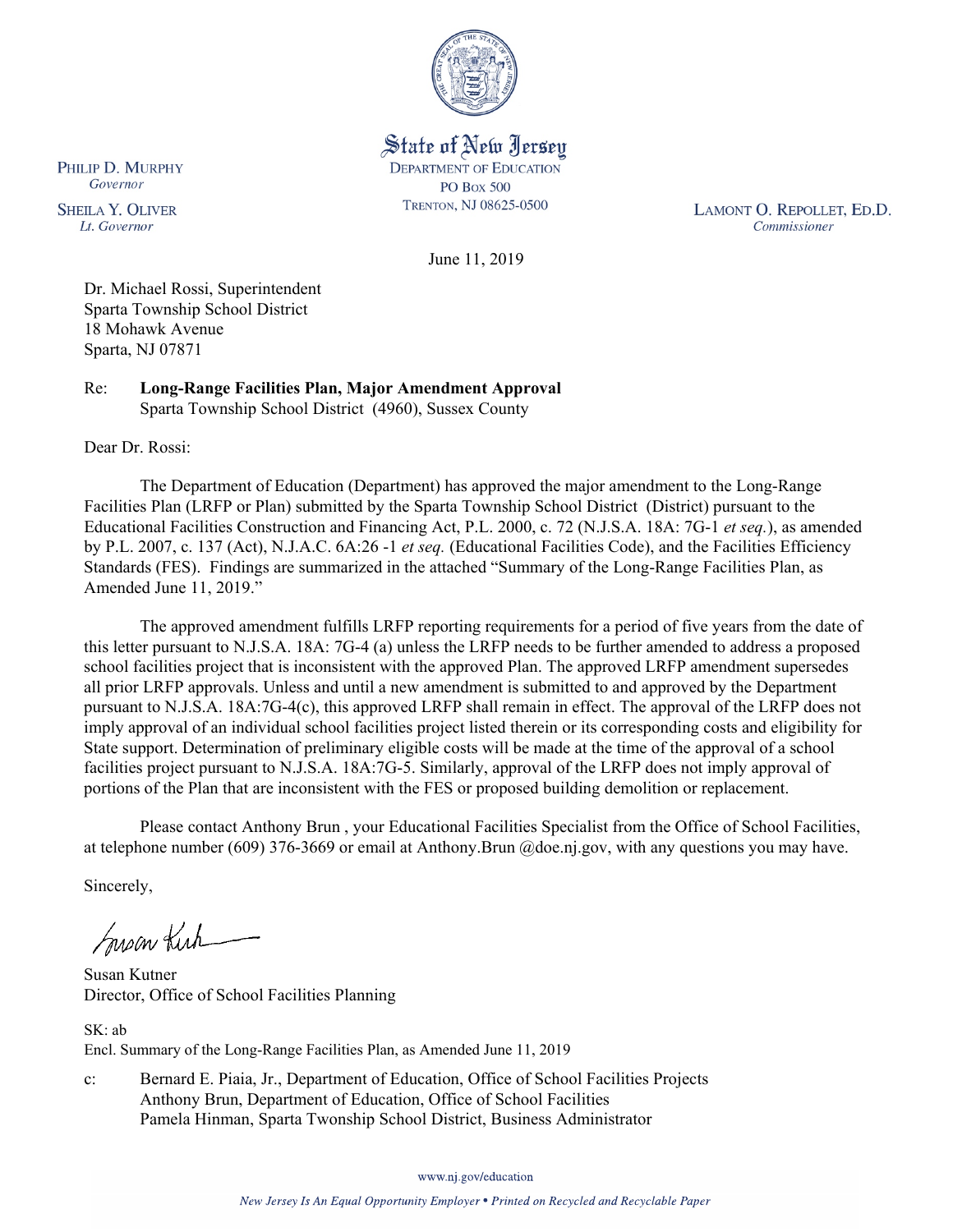# **Sparta Township School District (4960) Summary of the Long-Range Facilities Plan, as Amended June 11, 2019**

The Department of Education (Department) has completed its review of the major amendment to the Long-Range Facilities Plan (LRFP or Plan) submitted by the Sparta Township School District (District) pursuant to the Educational Facilities Construction and Financing Act, P.L. 2000, c. 72 (N.J.S.A. 18A: 7G-1 *et seq.*), as amended by P.L. 2007, c. 137 (Act), N.J.A.C. 6A:26-1 et seq. (Educational Facilities Code), and the Facilities Efficiency Standards (FES).

The following provides a summary of the District's approved amended LRFP. The summary is based on the standards set forth in the Act, the Educational Facilities Code, the FES, District-reported information in the Department's LRFP reporting system, and supporting documentation. The referenced reports in *italic* text are standard reports available on the Department's LRFP website.

#### **1. Inventory Overview**

The District is classified as a Regular Operating District (ROD) for funding purposes. It provides services for students in grades PK-12.

The District identified existing and proposed schools, sites, buildings, rooms, and site amenities in its LRFP. Table 1 lists the number of existing and proposed district schools, sites, and buildings. Detailed information can be found in the *School Asset Inventory Report* and the *Site Asset Inventory Report.*

**As directed by the Department, school facilities projects that have received initial approval by the Department and have been approved by the voters, if applicable, are represented as "existing" in the LRFP.** Approved projects that include new construction and/or the reconfiguration/reassignment of existing program space are as follows: n/a.

#### **Table 1: Number of Schools, School Buildings, and Sites**

|                                              | <b>Existing</b> | <b>Proposed</b> |
|----------------------------------------------|-----------------|-----------------|
| Number of Schools (assigned DOE school code) |                 |                 |
| Number of School Buildings <sup>1</sup>      |                 |                 |
| Number of Non-School Buildings <sup>2</sup>  |                 |                 |
| Number of Vacant Buildings                   |                 |                 |
| Number of Sites                              |                 |                 |

*1 Includes district-owned buildings and long-term leases serving students in district-operated programs 2 Includes occupied district-owned buildings not associated with a school, such as administrative or utility buildings*

Based on the existing facilities inventory submitted by the District:

- Schools using leased buildings (short or long-term):  $n/a$
- Schools using temporary classroom units (TCUs), excluding TCUs supporting construction: n/a
- Vacant/unassigned school buildings:  $n/a$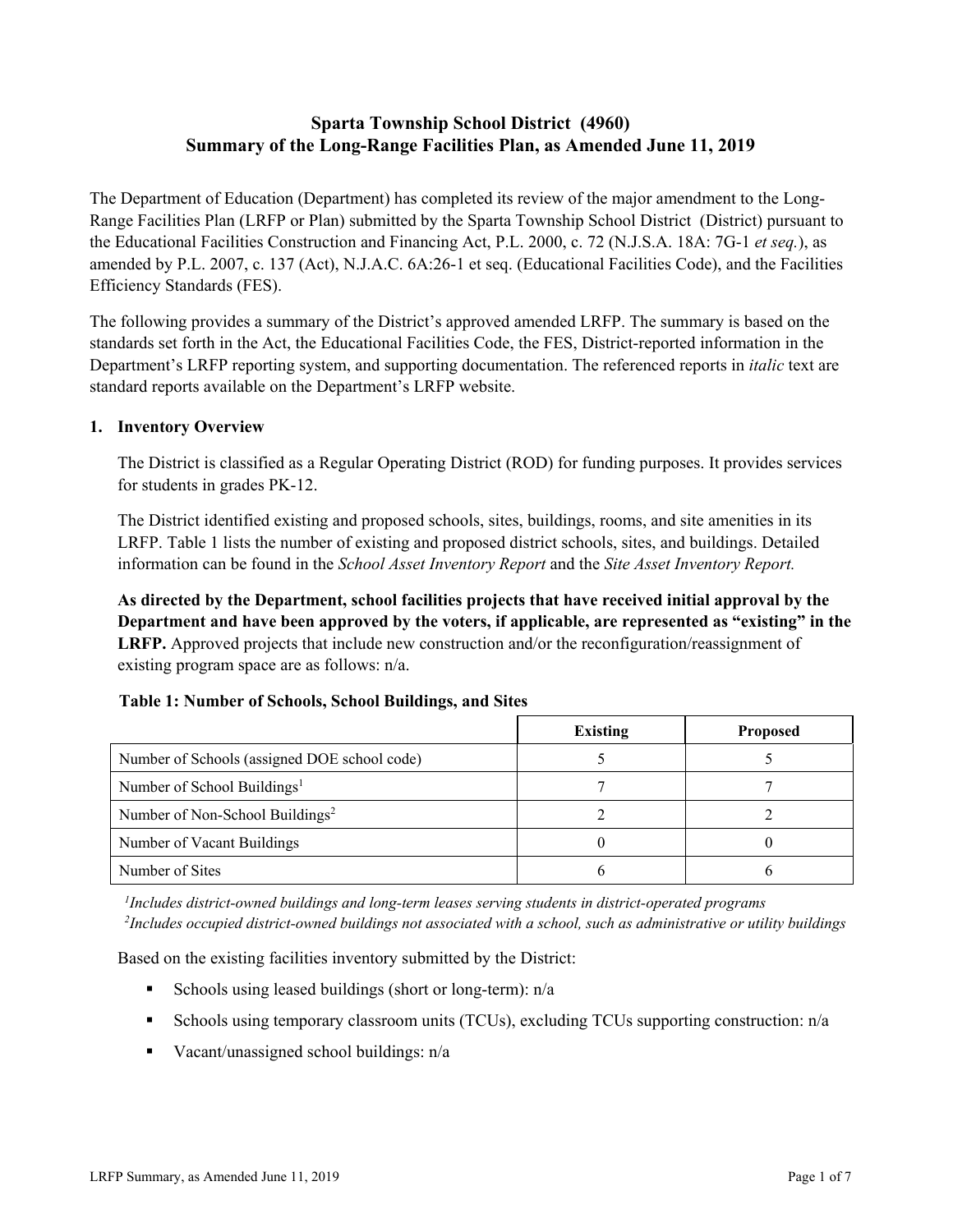**FINDINGS** The Department has determined that the proposed inventory is adequate for approval of the District's LRFP amendment. However, the LRFP determination does not imply approval of an individual school facilities project listed within the LRFP; the District must submit individual project applications for project approval.

# **2. District Enrollments**

The District determined the number of students, or "proposed enrollments," to be accommodated for LRFP planning purposes on a district-wide basis and in each school.

The Department minimally requires the submission of a standard cohort-survival projection. The cohortsurvival method projection method forecasts future students based upon the survival of the existing student population as it moves from grade to grade. A survival ratio of less than 1.00 indicates a loss of students, while a survival ratio of more than 1.00 indicates the class size is increasing. For example, if a survival ratio tracking first to second grade is computed to be 1.05, the grade size is increasing by 5% from one year to the next. The cohort-survival projection methodology works well for communities with stable demographic conditions. Atypical events impacting housing or enrollments, such as an economic downturn that halts new housing construction or the opening of a charter or private school, typically makes a cohort-survival projection less reliable.

#### **Proposed enrollments are based on a standard cohort-survival enrollment projection.**

Adequate supporting documentation was submitted to the Department to justify the proposed enrollments. Table 2 provides a comparison of existing and projected enrollments. All totals include special education students.

| <b>Grades</b>                | <b>Existing Enrollments</b><br>2018-19 School Year | <b>District Proposed Enrollments</b><br>2022-23 School Year |
|------------------------------|----------------------------------------------------|-------------------------------------------------------------|
| PK (excl. private providers) | 26                                                 | 25                                                          |
| Grades K-5                   | 1,313                                              | 1,333                                                       |
| Grades 6-8                   | 759                                                | 661                                                         |
| Grades 9-12                  | 1.075                                              | 1.000                                                       |
| Totals K-12                  | 3.147                                              | 2.994                                                       |

#### **Table 2: Enrollments**

**FINDINGS** The Department has determined the District's proposed enrollments to be acceptable for approval of the District's LRFP amendment. The Department will require a current enrollment projection at the time an application for a school facilities project is submitted incorporating the District's most recent enrollments in order to verify that the LRFP's planned capacity is appropriate for the updated enrollments.

# **3. District Practices Capacity**

Based on information provided in the room inventories, *District Practices Capacity* was calculated for each school building to determine whether adequate capacity is proposed for the projected enrollments based on district scheduling and class size practices. The capacity totals assume instructional buildings can be fully utilized regardless of school sending areas, transportation, and other operational issues. The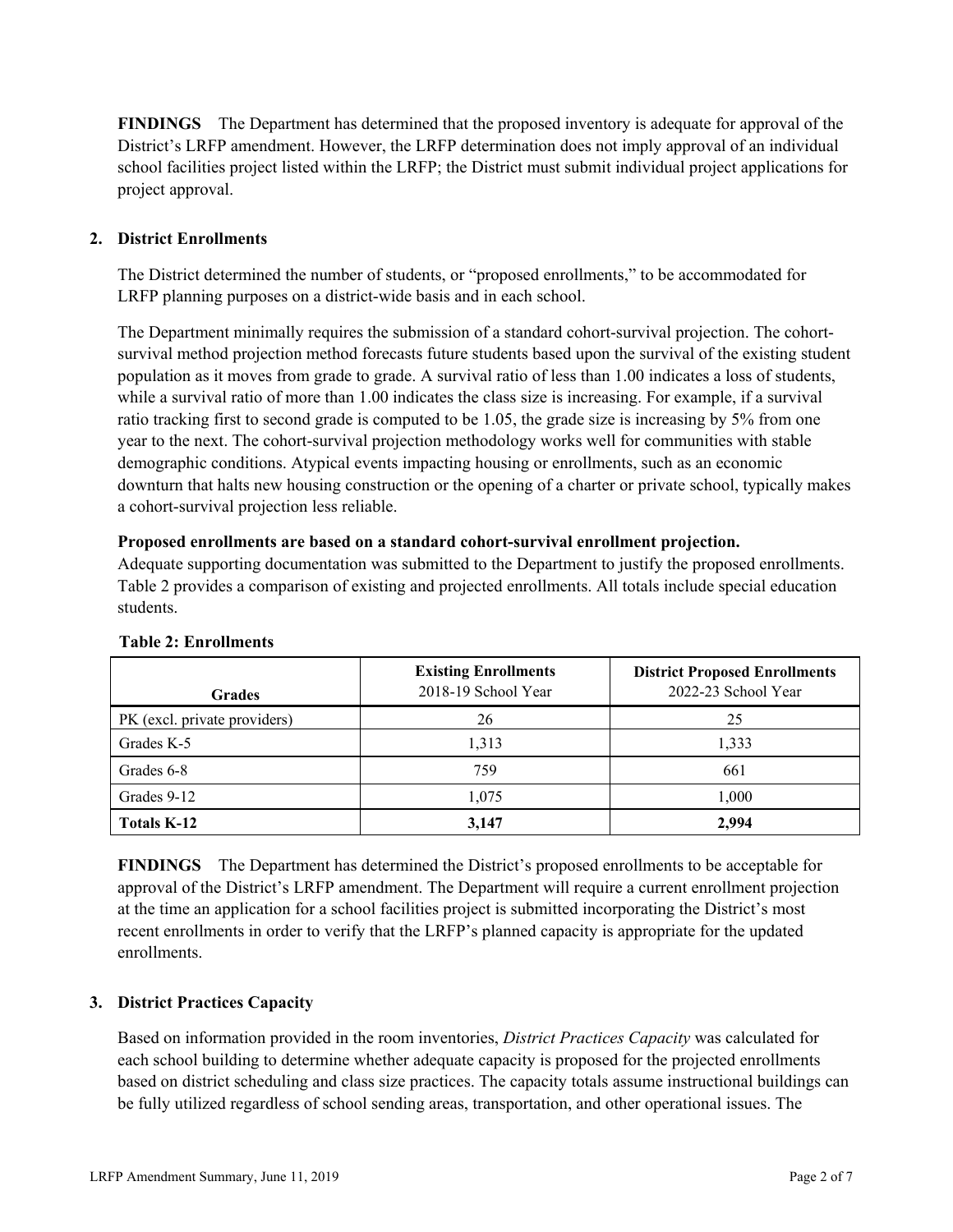calculations only consider district-owned buildings and long-term leases; short term leases and temporary buildings are excluded. A capacity utilization factor of 90% for classrooms serving grades K-8 and 85% for classrooms serving grades 9-12 is applied in accordance with the FES. No capacity utilization factor is applied to preschool classrooms.

In certain cases, districts may achieve adequate District Practices Capacity to accommodate enrollments but provide inadequate square feet per student in accordance with the FES, resulting in educational adequacy issues and "Unhoused Students." Unhoused students are considered in the "Functional Capacity" calculations used to determine potential State support for school facilities projects and are analyzed in Section 4.

Table 3 provides a summary of proposed enrollments and existing and proposed District-wide capacities. Detailed information can be found in the LRFP website reports titled *FES and District Practices Capacity Report, Existing Rooms Inventory Report, and Proposed Rooms Inventory Report.*

| <b>Grades</b>          | <b>Proposed</b><br><b>Enrollments</b> | <b>Existing</b><br><b>District</b><br><b>Practices</b><br>Capacity | <b>Existing</b><br>Deviation* | <b>Proposed</b><br><b>District</b><br><b>Practices</b><br>Capacity | <b>Proposed</b><br>Deviation* |
|------------------------|---------------------------------------|--------------------------------------------------------------------|-------------------------------|--------------------------------------------------------------------|-------------------------------|
| Elementary (PK-5)      | 1,358                                 | 1,372.60                                                           | 14.60                         | 1,372.60                                                           | 14.60                         |
| Middle $(6-8)$         | 661                                   | 658.80                                                             | $-2.20$                       | 658.80                                                             | $-2.20$                       |
| High $(9-12)$          | 1.000                                 | 1,026.80                                                           | 26.80                         | 1,026.80                                                           | 26.80                         |
| <b>District Totals</b> | 3,019                                 | 3,058.20                                                           | 39.20                         | 3,058.20                                                           | 39.20                         |

**Table 3: District Practices Capacity Analysis**

*\* Positive numbers signify surplus capacity; negative numbers signify inadequate capacity. Negative values for District Practices capacity are acceptable for approval if proposed enrollments do not exceed 100% capacity utilization.*

Considerations:

- Based on the proposed enrollments and existing room inventories, the District is projected to have inadequate capacity for the following grade groups, assuming all school buildings can be fully utilized: n/a
- Adequate justification has been provided by the District if the proposed capacity for a school significantly deviates from the proposed enrollments. Generally, surplus capacity is acceptable for LRFP approval if additional capacity is not proposed through new construction.

**FINDINGS**The Department has determined that proposed District capacity, in accordance with the proposed enrollments, is adequate for approval of the District's LRFP amendment. The Department will require a current enrollment projection at the time an application for a school facilities project is submitted, incorporating the District's most recent Fall Enrollment Report, in order to verify that the LRFP's planned capacity meets the District's updated enrollments.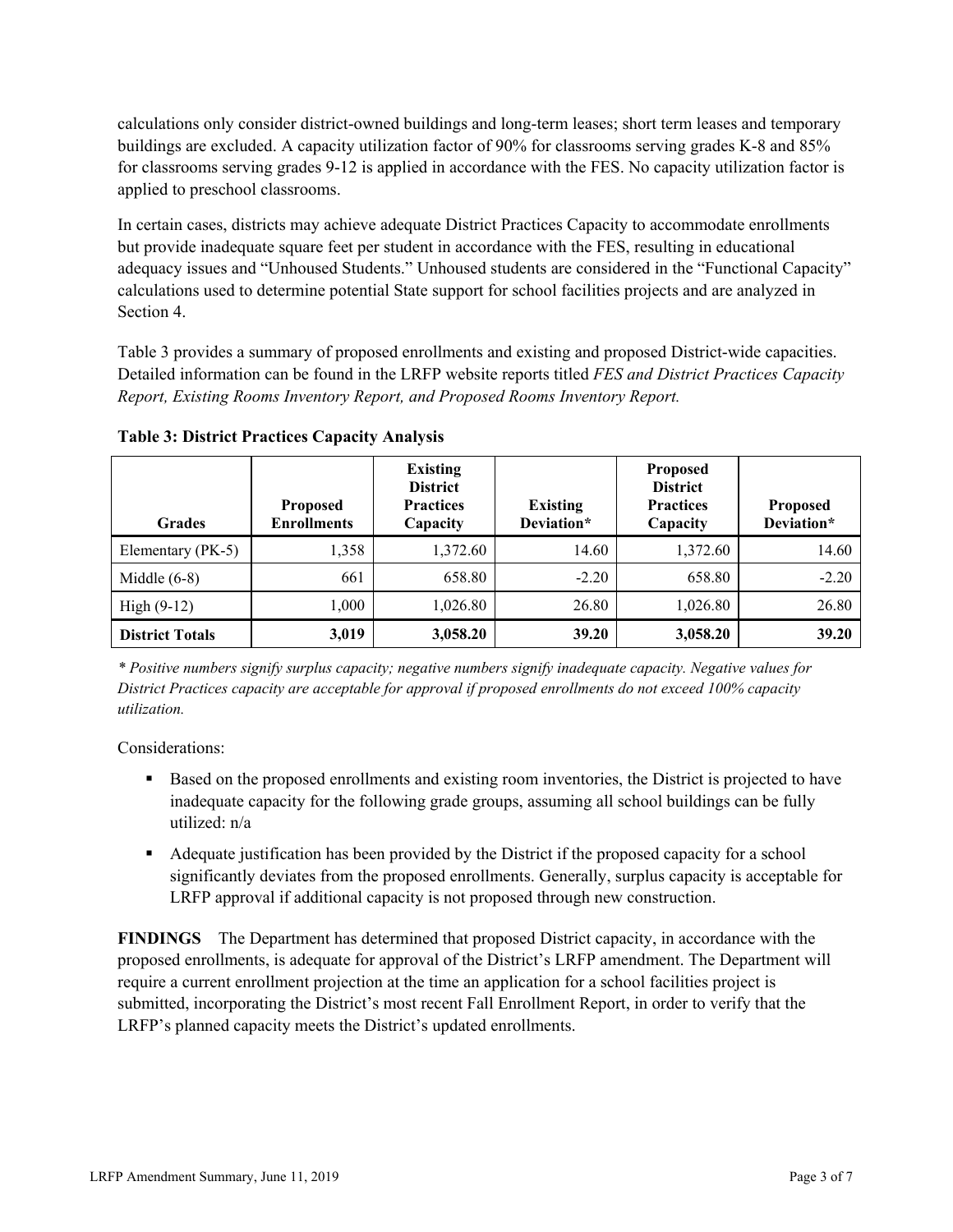#### **4. Functional Capacity and Unhoused Students**

*Functional Capacity* was calculated and compared to the proposed enrollments to provide a preliminary estimate of Unhoused Students and new construction funding eligibility.

*Functional Capacity* is the adjusted gross square footage of a school building *(total gross square feet minus excluded space)* divided by the minimum area allowance per full-time equivalent student for the grade level contained therein. *Unhoused Students* is the number of students projected to be enrolled in the District that exceeds the Functional Capacity of the District's schools pursuant to N.J.A.C. 6A:26-2.2(c). *Excluded Square Feet* includes (1) square footage exceeding the FES for any pre-kindergarten, kindergarten, general education, or self-contained special education classroom; (2) grossing factor square footage *(corridors, stairs, mechanical rooms, etc.)* that exceeds the FES allowance, and (3) square feet proposed to be demolished or discontinued from use. Excluded square feet may be revised during the review process for individual school facilities projects.

Table 4 provides a preliminary assessment of the Functional Capacity, Unhoused Students, and Estimated Maximum Approved Area for each FES grade group. The calculations exclude temporary facilities and short-term leased buildings. School buildings proposed for whole or partial demolition or reassignment to a non-school use are excluded from the calculations pending project application review. If a building is proposed to be reassigned to a different school, the square footage is applied to the proposed grades after reassignment. Buildings that are not assigned to a school are excluded from the calculations. Detailed information concerning the calculations can be found in the *Functional Capacity and Unhoused Students Report* and the *Excluded Square Footage Report.*

|                                              | <b>PK/K-5</b> | $6 - 8$ | $9-12$   | <b>Total</b> |
|----------------------------------------------|---------------|---------|----------|--------------|
| Proposed Enrollments                         | 1,358         | 661     | 1,000    | 3,019        |
| FES Area Allowance (SF/student)              | 125.00        | 134.00  | 151.00   |              |
| <b>Prior to Completion of Proposed Work:</b> |               |         |          |              |
| <b>Existing Gross Square Feet</b>            | 139,766       | 111,082 | 251,503  | 502,351      |
| <b>Adjusted Gross Square Feet</b>            | 136,245       | 108,562 | 222,191  | 466,998      |
| <b>Adjusted Functional Capacity</b>          | 1,089.96      | 810.16  | 1,471.46 |              |
| <b>Unhoused Students</b>                     | 243.04        | 0.00    | 0.00     |              |
| Est. Max. Area for Unhoused Students         | 30,380.00     | 0.00    | 0.00     |              |
| <b>After Completion of Proposed Work:</b>    |               |         |          |              |
| Gross Square Feet                            | 139,766       | 111,082 | 251,503  | 502,351      |
| New Gross Square Feet                        | $\Omega$      | 0       | 0        | $\theta$     |
| <b>Adjusted Gross Square Feet</b>            | 136,245       | 108,562 | 222,191  | 466,998      |
| <b>Functional Capacity</b>                   | 1,089.96      | 810.16  | 1,471.46 |              |
| Unhoused Students after Construction         | 243.04        | 0.00    | 0.00     |              |
| Est. Max. Area Remaining                     | 30,380.00     | 0.00    | 0.00     |              |

**Table 4: Estimated Functional Capacity and Unhoused Students** 

Facilities used for non-instructional or non-educational purposes are ineligible for State support under the Act. However, projects for such facilities shall be reviewed by the Department to determine whether they are consistent with the District's LRFP and whether the facility, if it is to house students (full or part time)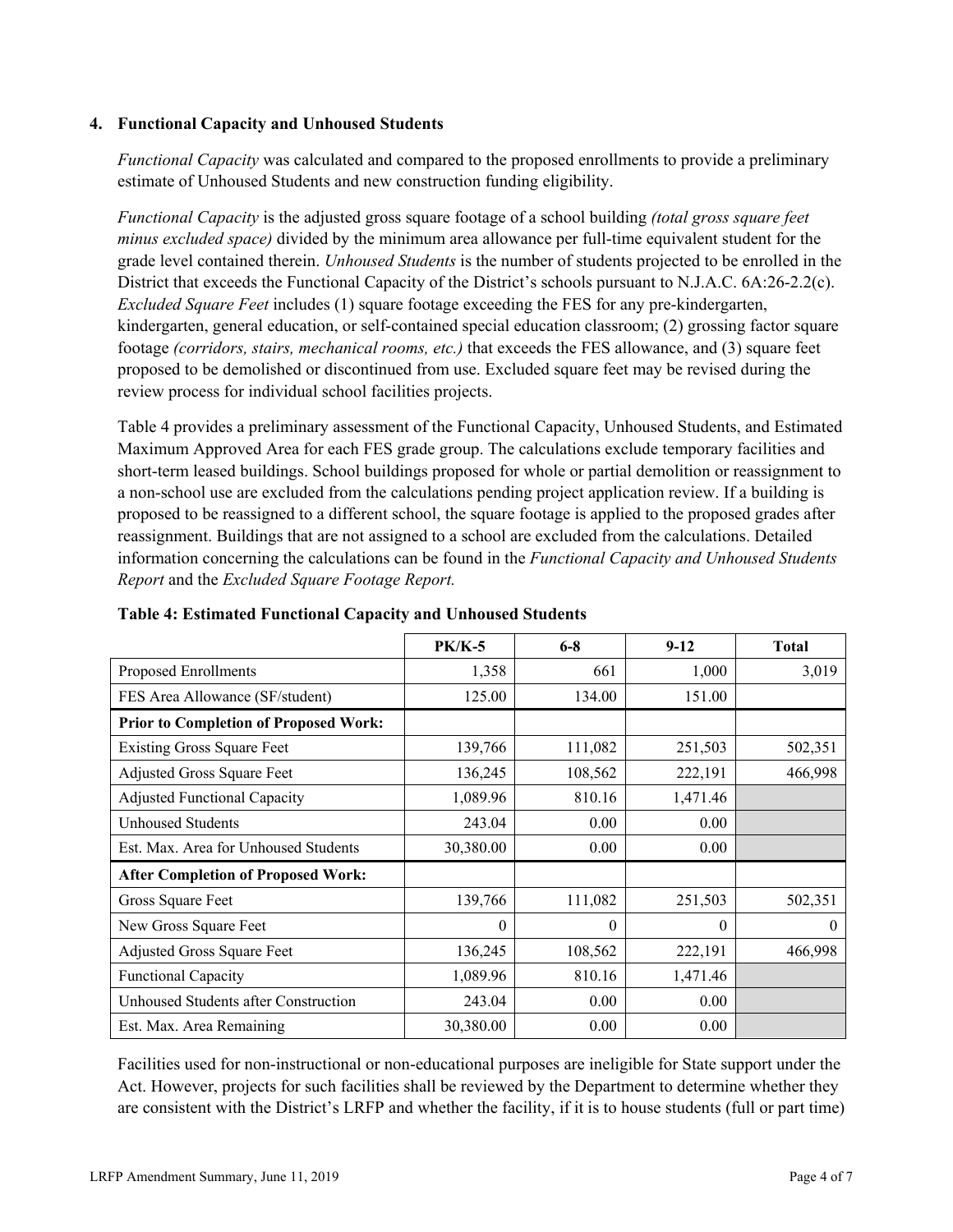conforms to educational adequacy requirements. These projects shall conform to all applicable statutes and regulations.

Estimated costs represented in the LRFP by the District are for capital planning purposes only. The estimates are not intended to represent preliminary eligible costs or final eligible costs of approved school facilities projects.

Considerations:

- The District does not have approved projects pending completion, as noted in Section 1, that impact the Functional Capacity calculations.
- **The Functional Capacity calculations** *exclude* square feet proposed for demolition or discontinuation for the following FES grade groups and school buildings pending a feasibility study and project review: n/a.
- Based on the preliminary assessment, the District has Unhoused Students prior to the completion of proposed work for the following FES grade groups: PK-5.
- New construction is proposed for the following FES grade groups:  $n/a$ .
- **Proposed new construction exceeds the estimated maximum area allowance for Unhoused** Students prior to the completion of the proposed work for the following grade groups: n/a.
- The District, based on the preliminary LRFP assessment, will have Unhoused Students after completion of the proposed LRFP work. If the District is projected to have Unhoused Students, adequate justification has been provided to confirm educational adequacy in accordance with Section 6 of this determination.

**FINDINGS** Functional Capacity and Unhoused Students calculated in the LRFP are preliminary estimates. Preliminary Eligible Costs (PEC) and Final Eligible Costs (FEC) will be included in the review process for specific school facilities projects. A feasibility study undertaken by the District is required if building demolition or replacement is proposed per N.J.A.C. 6A:26-2.3(b)(10).

# **5. Proposed Work**

The District assessed program space, capacity, and physical plant deficiencies to determine corrective actions. Capital maintenance, or *"system actions,"* address physical plant deficiencies due to operational, building code, and /or life cycle issues. Inventory changes, or *"inventory actions,*" add, alter, or eliminate sites, site amenities, buildings, and/or rooms.

The Act (N.J.S.A. 18A:7G-7b) provides that all school facilities shall be deemed suitable for rehabilitation unless a pre-construction evaluation undertaken by the District demonstrates to the satisfaction of the Commissioner that the structure might pose a risk to the safety of the occupants even after rehabilitation or that rehabilitation is not cost-effective. Pursuant to N.J.A.C. 6A:26-2.3(b)(10), the Commissioner may identify school facilities for which new construction is proposed in lieu of rehabilitation for which it appears from the information presented that new construction is justified, provided, however, that for such school facilities so identified, the District must submit a feasibility study as part of the application for the specific school facilities project. The cost of each proposed building replacement is compared to the cost of additions or rehabilitation required to eliminate health and safety deficiencies and to achieve the District's programmatic model.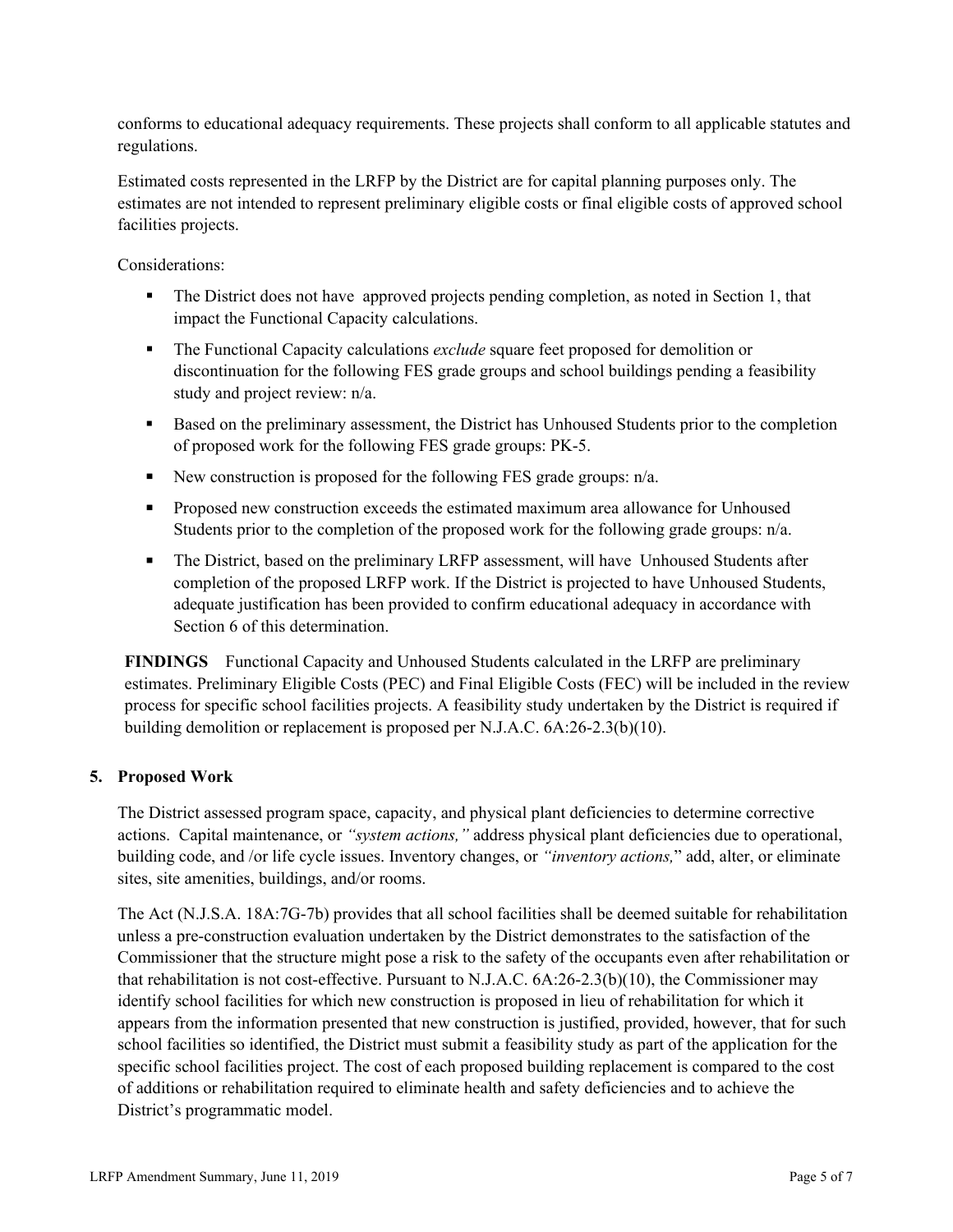Table 5 lists the scope of work proposed for each school based on the building(s) serving their student population. Detailed information can be found in the LRFP website reports titled *"School Asset Inventory," "LRFP Systems Actions Summary," and "LRFP Inventory Actions Summary."*

With the completion of the proposed work, the following schools are proposed to be eliminated: n/a; the following schools are proposed to be added: n/a.

| <b>Proposed Scope of Work</b>                                                                  | <b>Applicable Schools</b>  |
|------------------------------------------------------------------------------------------------|----------------------------|
| Renovation only (no new construction)                                                          |                            |
| System actions only (no inventory actions)                                                     | Sparta High School (050)   |
|                                                                                                | Mohawk Avenue School (055) |
|                                                                                                | Sparta Middle School (057) |
|                                                                                                | Helen Morgan School (060)  |
|                                                                                                | Sparta Alpine School (070) |
| Existing inventory actions only (no systems actions)                                           | n/a                        |
| Systems and inventory changes                                                                  | n/a                        |
| New construction                                                                               |                            |
| Building addition only (no systems or existing inventory actions)                              | n/a                        |
| Renovation and building addition (system, existing inventory,<br>and new construction actions) | n/a                        |
| New building on existing site                                                                  | n/a                        |
| New building on new or expanded site                                                           | n/a                        |
| Site and building disposal (in addition to above scopes)                                       |                            |
| Partial building demolition                                                                    | n/a                        |
| Whole building demolition                                                                      | n/a                        |
| Site and building disposal or discontinuation of use                                           | n/a                        |

**Table 5. School Building Scope of Work**

**FINDINGS** The Department has determined that the proposed work is adequate for approval of the District's LRFP amendment. However, Department approval of proposed work in the LRFP does not imply the District may proceed with a school facilities project. The District must submit individual project applications with cost estimates for Department project approval. Both school facilities project approval and other capital project review require consistency with the District's approved LRFP.

# **6. Proposed Room Inventories and the Facilities Efficiency Standards**

The District's proposed school buildings were evaluated to assess general educational adequacy in terms of compliance with the FES area allowance pursuant to N.J.A.C. 6A:26-2.2 and 2.3.

District schools are proposed to provide less square feet per student than the FES after the completion of proposed work as indicated in Table 5: Helen Morgan and Sparta Alpine Schools

**FINDINGS** The Department has determined that the District's proposed room inventories are adequate for LRFP approval. If school(s) are proposed to provide less square feet per student than the FES area allowance, the District has provided justification indicating that the educational adequacy of the facility will not be adversely affected and has been granted an FES waiver by the Department pending project